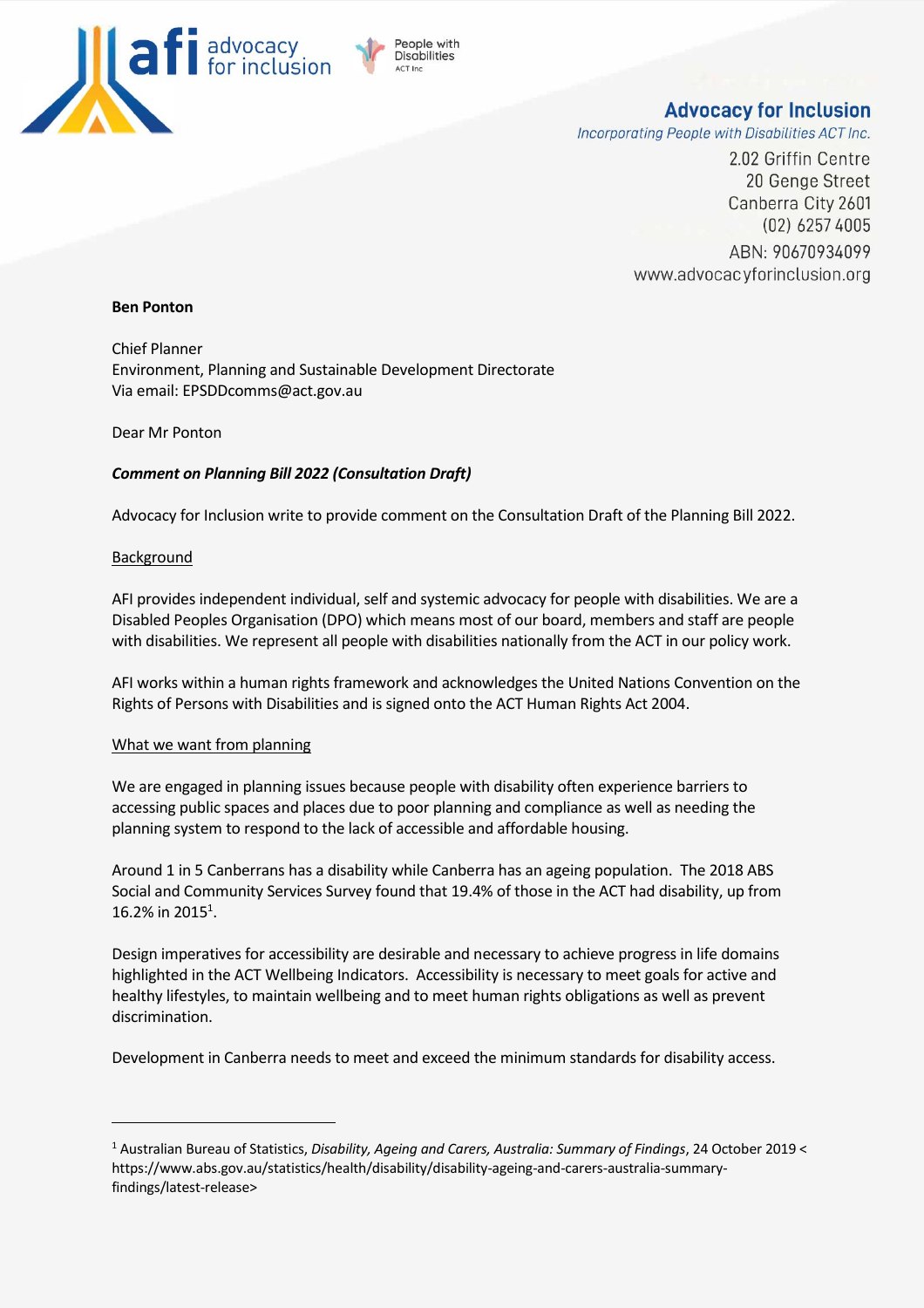This means we need consistent application of the disability standards at the Australian Standard or above throughout the built environment in new developments. We also need a progressive program of retrofitting older suburbs to address access problem areas identified by a standing group of consumers with lived experience of these barriers.

The standards are a range (from minimum to maximum), including minimum features, higher features, and additional features beyond the standards. The ACT should aim to be ambitious and to ensure that (generally) high standards of access in the national capital precinct are mirrored in the urban heart and commercial centres and outlands of the city and its group centres.

For instance, the standards allow for left- and right-hand transfer toilets at different heights. However, toilets that comply with changing room requirements – that is, including a hoist – exceed the standards. Best practice should aim to provide a range of these facilities across Canberra, not only facilities meeting minimum standards.

New policies which affect urban space (from parking, outdoor café seating, the introduction of touch screens and policies around e-scooters and shared paths) need to be reviewed with a disability lens, by disabled people.

Developers need to be encouraged to include people with disability in planning and developing major projects around the city. Consultation around the Surgical Procedures, Interventional. Radiology and Emergency (SPIRE) development at the Canberra Hospital provides a useful model for similar consultations as do the consultations around the Dairy Road Development. ACT Government buildings and shopfronts need to consistently demonstrate best practice and the ACT Government also needs to demonstrate good practice in its consultations.

The ACT must create a mandate for all properties in the ACT built to meet universal design standards.

We are keen to better planning for community facilities in Canberra and we support calls by ACTCOSS for social planning capacity within the new planning system.

AFI agrees with ACTCOSS in their wide rangin[g submission](https://www.actcoss.org.au/publications/advocacy-publications/submission-act-planning-review-social-planning-changing-canberra) to the Review in 2021 that we need planning policy that is guided by in depth needs assessment work, a focus on social planning and more work to engage missing voices, especially people with disability who are largely invisible in planning debates despite being the most effected by planning outcomes for urban space as well as housing.

We also understand ACTCOSS's submission on the Bill will reiterate their calls for a social planning unit that ensures a social planning focus is at the centre of planning policy and that needs assessment and lived experience voice guides planning policies and practice. AFI supports this unit and believes a social planning unit should focus on accessibility and universal design as an early priority.

We specifically want people with disabilities to be more present in Canberra planning conversations and considerations on municipal government functions.